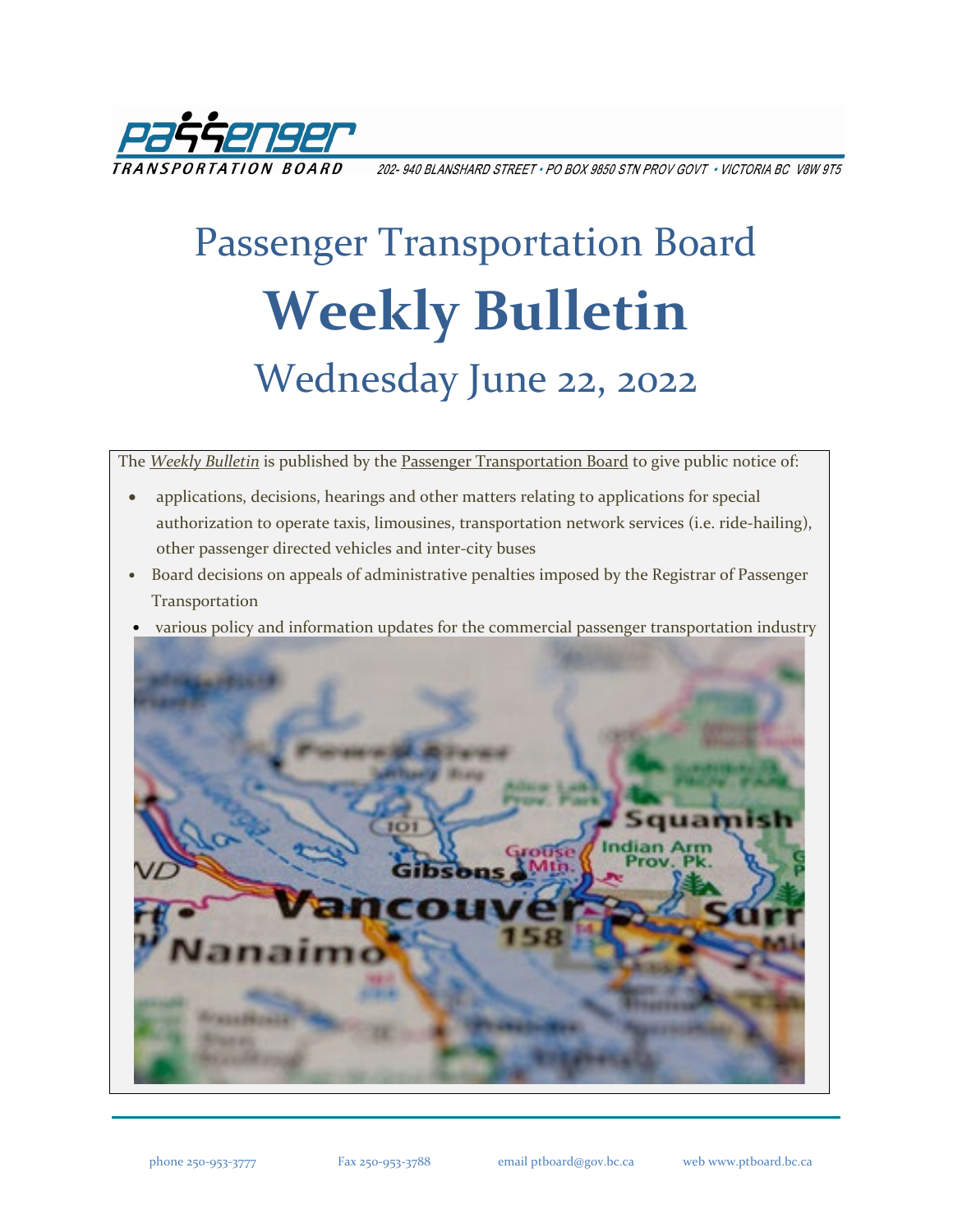## **1** Industry Updates & Advisories **[Final Deadline to Activate Additional Taxis](https://www.ptboard.bc.ca/documents/ia-taxi-activation-final-extension-2022.pdf)**

The Board is issuing a final activation deadline of December 31, 2022. Licensees will have until this date to activate additional vehicles, or they will no longer be valid.

### **Vancouver Cruise Ship Schedule for TNS and Taxi Operators**

As the 2022 cruise season commences in Vancouver, TNS and Taxi Licensees are reminded to [review their terms and conditions of licence and the cruise schedule.](https://www.ptboard.bc.ca/documents/ia-Vancouver-Cruise-Ship-Season-Reminder-2022.pdf) The Board will continue its efforts to ensure that any changes or amendments are posted in the Weekly Bulletin and on the website.

#### **TOPs Processing Reminder**

With grad and summer fast approaching, licensees planning to apply for a Temporary Operating Permit (TOP) should do so well in advance and not wait until the day before or the day of the requested TOP start date. Processing cannot be guaranteed in this short a time period. To learn more about TOPs (including Peak Season and Regular), please see [Reference Sheet 17](http://www.th.gov.bc.ca/forms/getForm.aspx?formId=1351)

### **2022 Taxi Limo Cost Index (TLCI)**

The Board has concluded its [Taxi and Limousine Cost Index \(TLCI\) review](https://www.ptboard.bc.ca/documents/ia-tlci-2022.pdf) for this year and a  $5.3\%$  increase will be made available for taxis to [request](https://www.th.gov.bc.ca/forms/getForm.aspx?formId=1377) until July 31, 2022. More information on the TLCI can be found in the  $Q&As$ . Further information about the TLCI process is posted on the Board's [TLCI Page.](https://www.ptboard.bc.ca/tlci.htm)

| <b>Applications Received</b><br>$\overline{\mathbf{2}}$                                                     |                                                         |                                      |  |
|-------------------------------------------------------------------------------------------------------------|---------------------------------------------------------|--------------------------------------|--|
| CLICK HERE for information about making a submission on an application, deadlines and \$50 submission fees. |                                                         |                                      |  |
| <b>Application</b>                                                                                          | <b>Applicant &amp; Application Highlights</b>           | <b>Submission</b><br><b>Deadline</b> |  |
| 14294-22                                                                                                    | <b>TCB Holdings Ltd.</b>                                | July 4, $2022$                       |  |
| <b>CLICK HERE</b>                                                                                           | Trade Name: Insert TCB Limo                             |                                      |  |
| to view                                                                                                     | <b>New PDVA</b> (Limo)                                  |                                      |  |
| application<br>summary                                                                                      | <b>New Special Authorization: Passenger Directed</b>    |                                      |  |
|                                                                                                             | Vehicle Authorization (PDVA)                            |                                      |  |
|                                                                                                             | Originating Area: Metro Vancouver Regional<br>$\bullet$ |                                      |  |
|                                                                                                             | District, Fraser Valley Regional District, Hope.        |                                      |  |
|                                                                                                             | <i>Fleet Maximum:</i> 7 vehicles:                       |                                      |  |
|                                                                                                             | 3 large vehicles (driver plus 6-11 passengers)          |                                      |  |
|                                                                                                             | 4 perimeter seating buses                               |                                      |  |
|                                                                                                             | Rates: The Board Rule, Minimum-Maximum                  |                                      |  |
|                                                                                                             | Rates and Standard Rules for Limousines in BC, is       |                                      |  |
|                                                                                                             | applicable.                                             |                                      |  |